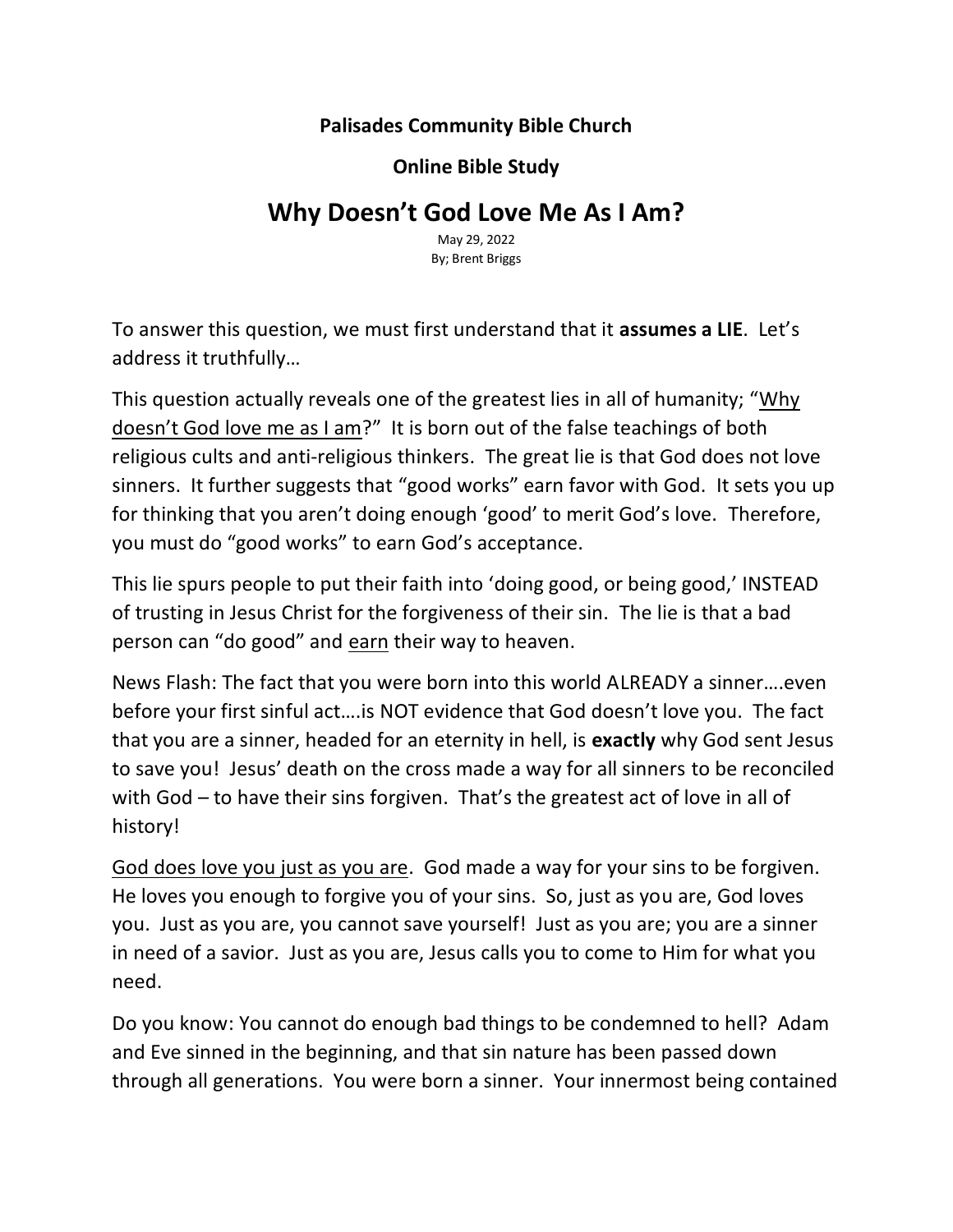the seeds of sin – which you did not choose! If you look at your outward behaviors (your works), you see the evidence of that sinful condition. Lying, cheating, stealing, disrespecting others, lust, envy, cursing God's name, etc., are all outward signs of the internal problem of sin.

A murderer is not going to hell because of his deeds, but because he was born a sinner. A millionaire, who builds hospitals and helps orphans is not going to heaven because he is a good person. Without Jesus' forgiveness, they are equal as sinners. They were equally born as sinners and their works don't change it.

Did you know: you cannot do enough good things to earn a place in heaven? It was not your bad deeds that caused you to be born a sinner. Your good deeds cannot reverse that. What you do with your hands or your mouth are the outward signs of your sin condition.

If you have a cold, taking a bath cannot make the cold go away. You did not catch the cold by not bathing, therefore, bathing is not the solution.

**The only solution for sin is forgiveness**. Only Jesus, and what He did on the cross, can take away your sin. There is no sin so great that Jesus cannot forgive the one who comes to Him.

Example: If you go to the ticket counter at an airport and ask to fly to another city, the agent will ask for your ticket, right? You can tell them that you are a good person, that you volunteer, that you adopt homeless puppies, that you blah, blah, blah… That won't get you on the plane, will it? Being "good" won't get you a seat on the plane. The ticket agent may like you and appreciate that you are a great person, but you need a ticket. It's the same with God; you cannot be 'good enough' on your own. The only way is to put your faith in Jesus to remove your sin. That's the only way.

"But, why does God allow sin, evil people, wars, etc.?" That's another question for another time. And, having the answer will not resolve your sin. The only solution for your sin is Jesus.

"Can I be a drug addict, a homosexual, a thief, a liar and still be saved?" YES!! That's the point. Jesus was born for the sole purpose of forgiving your sin. All you must do is put your faith in God's plan of salvation through His Son. That's it.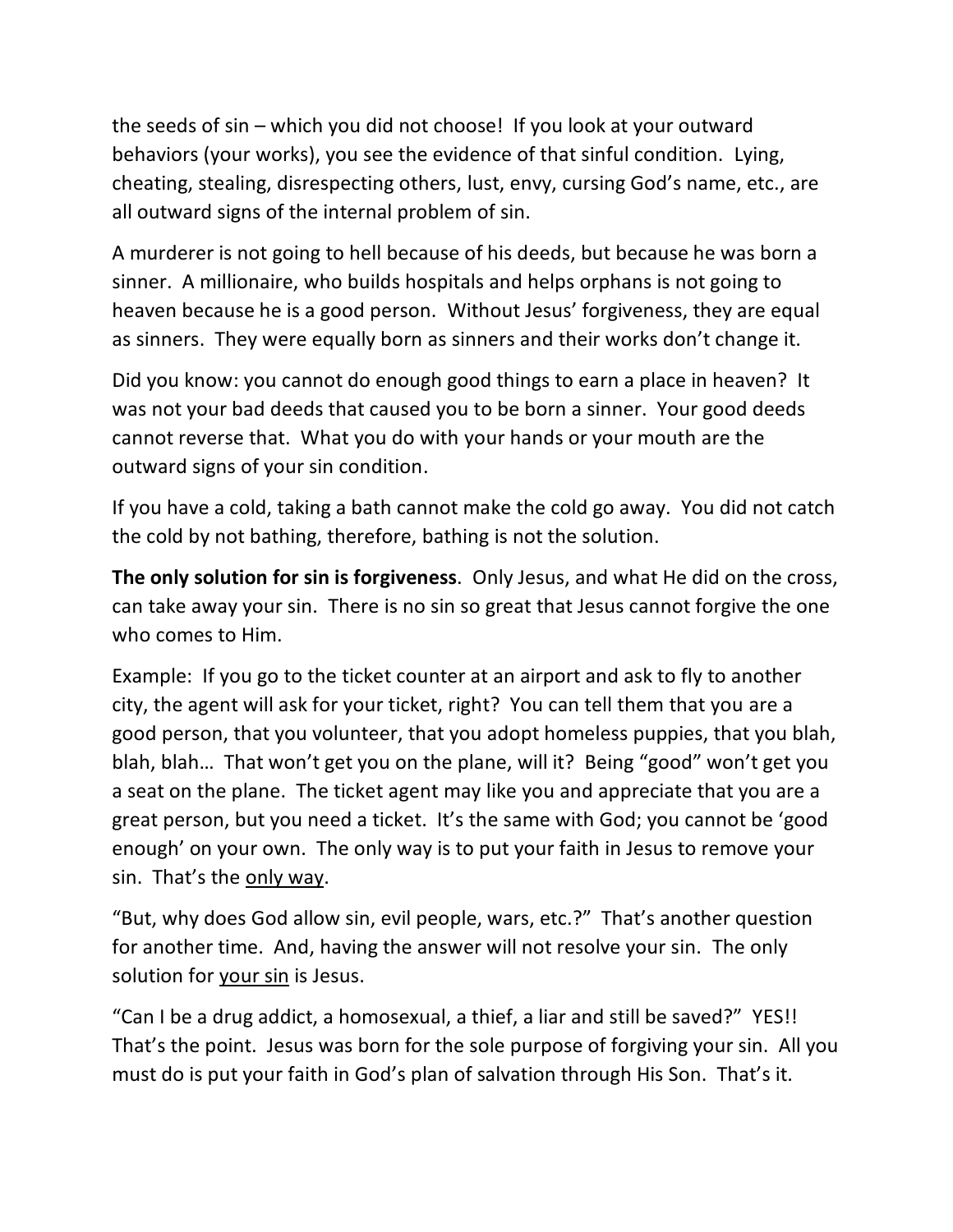"Don't I have to be a good person to talk to God?" ABSOLUTELY NOT!! During His earthly ministry, Jesus went to sinners, he healed, he cleansed and he forgave sins. Jesus spent His time with those who needed forgiveness, and he taught his Disciples to do the same. He demonstrated His love for those who were lost in their sins and He saved them.

"What about religious people who keep on sinning?" Again, another question for another day. Concentrate on your own salvation, first. Remember, everyone is born a sinner. Put your faith in Jesus to take away your sins.

"Will I stop sinning once Jesus forgives me?" No. We are imperfect people living in an imperfect world. Once Jesus forgives your sin, God looks at you as a sinless person. He looks at you THROUGH Jesus' sacrifice. If you are truly forgiven, you won't look at sin the same way, but all people make mistakes. A person whose sins are forgiven may slip, but confessing and asking forgiveness is the solution.

Imagine that you robbed a bank and were caught and convicted. The judge condemns you to ten years in prison. Just then, a stranger walks up and tells the judge that he will serve your prison time for you. The judge imposes that sentence on the other fellow, and you walk out free. Will you want to return to robbing banks, or will your heart and behaviors change? Would you insult the guy serving your sentence by continuing in crime? No, you'd have an entirely different way of thinking. You'd look at your freedom through the eyes of the man serving your sentence!

So, here's a really good question to ask at this point; "What must I do to be saved?" Read God's own words on the matter:

**"For all have sinned and fall short of the glory of God," Romans 3:23**

**"For the wages of sin is death, but the free gift of God is eternal life in Christ Jesus our Lord." Romans 6:23**

**"Whoever believes in Him is not condemned, but whoever does not believe stands condemned already because they have not believed in the name of God's one and only Son." John 3: 18**

**Jesus said to him, "I am the way, and the truth, and the life. No one comes to the Father except through me." John 14:6**